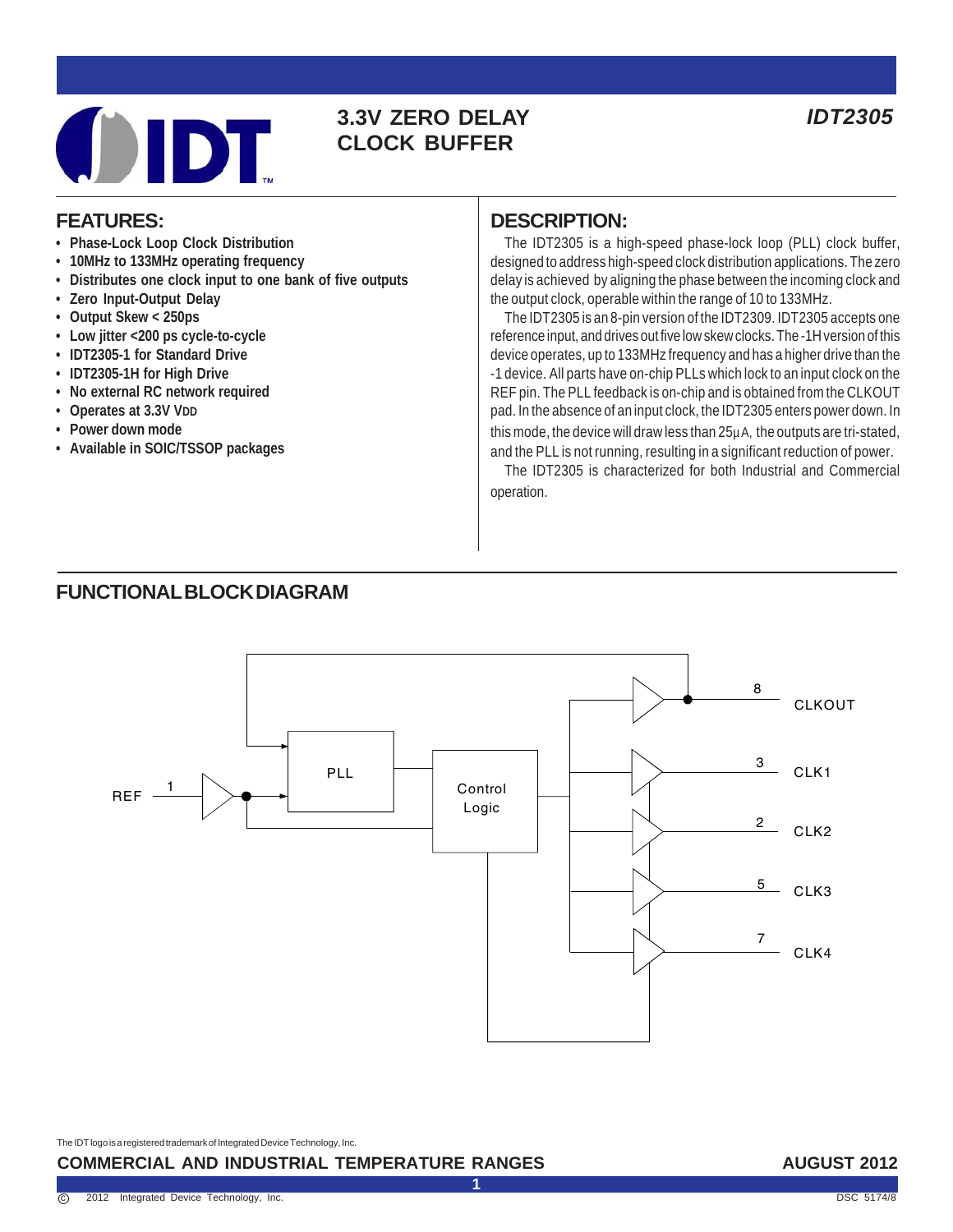#### **PIN CONFIGURATION**



**SOIC/TSSOP TOP VIEW**

# **ABSOLUTE MAXIMUM RATINGS(1)**

| Symbol                              | Rating                    | Max.             | Unit          |
|-------------------------------------|---------------------------|------------------|---------------|
| V <sub>DD</sub>                     | Supply Voltage Range      | $-0.5$ to $+4.6$ | V             |
| V <sub>1</sub> (2)                  | Input Voltage Range (REF) | $-0.5$ to $+5.5$ | V             |
| V١                                  | Input Voltage Range       | $-0.5$ to        | V             |
|                                     | (except REF)              | $VDD+0.5$        |               |
| $I$ IK $(VI < 0)$                   | Input Clamp Current       | $-50$            | mA            |
| $\log (V_O = 0 \text{ to } V_{DD})$ | Continuous Output Current | ±50              | mA            |
| <b>VDD or GND</b>                   | <b>Continuous Current</b> | ±100             | mA            |
| $Ta = 55^{\circ}C$                  | Maximum Power Dissipation | 0.7              | W             |
| (in still air) $(3)$                |                           |                  |               |
| <b>TSTG</b>                         | Storage Temperature Range | $-65$ to $+150$  | $^{\circ}$ C. |
| Operating                           | Commercial Temperature    | $0 to +70$       | $^{\circ}$ C. |
| Temperature                         | Range                     |                  |               |
| Operating                           | Industrial Temperature    | $-40$ to $+85$   | $^{\circ}$ C. |
| Temperature                         | Range                     |                  |               |

**NOTES:**

1. Stresses greater than those listed under ABSOLUTE MAXIMUM RATINGS may cause permanent damage to the device. This is a stress rating only and functional operation of the device at these or any other conditions above those indicated in the operational sections of this specification is not implied. Exposure to absolute maximum rating conditions for extended periods may affect reliability.

2. The input and output negative-voltage ratings may be exceeded if the input and output clamp-current ratings are observed.

3. The maximum package power dissipation is calculated using a junction temperature of 150°C and a board trace length of 750 mils.

#### **APPLICATIONS:**

- **• SDRAM**
- **• Telecom**
- **• Datacom**
- **• PC Motherboards/Workstations**
- **• Critical Path Delay Designs**

#### **PIN DESCRIPTION**

| Pin Name              | <b>Pin Number</b> | Type       | <b>Functional Description</b>                |
|-----------------------|-------------------|------------|----------------------------------------------|
| <b>REF</b>            |                   | IN         | Input reference clock, 5 Volt tolerant input |
| $CLK2^{(1)}$          |                   | Out        | Output clock                                 |
| $CLK1^{(1)}$          |                   | Out        | Output clock                                 |
| GND                   |                   | Ground     | Ground                                       |
| $CLK3^{(1)}$          |                   | Out        | Output clock                                 |
| V <sub>DD</sub>       |                   | <b>PWR</b> | 3.3V Supply                                  |
| $CLK4^{(1)}$          |                   | Out        | Output clock                                 |
| CLKOUT <sup>(1)</sup> |                   | Out        | Output clock, internal feedback on this pin  |

**NOTES:**

1. Weak pull down on all outputs.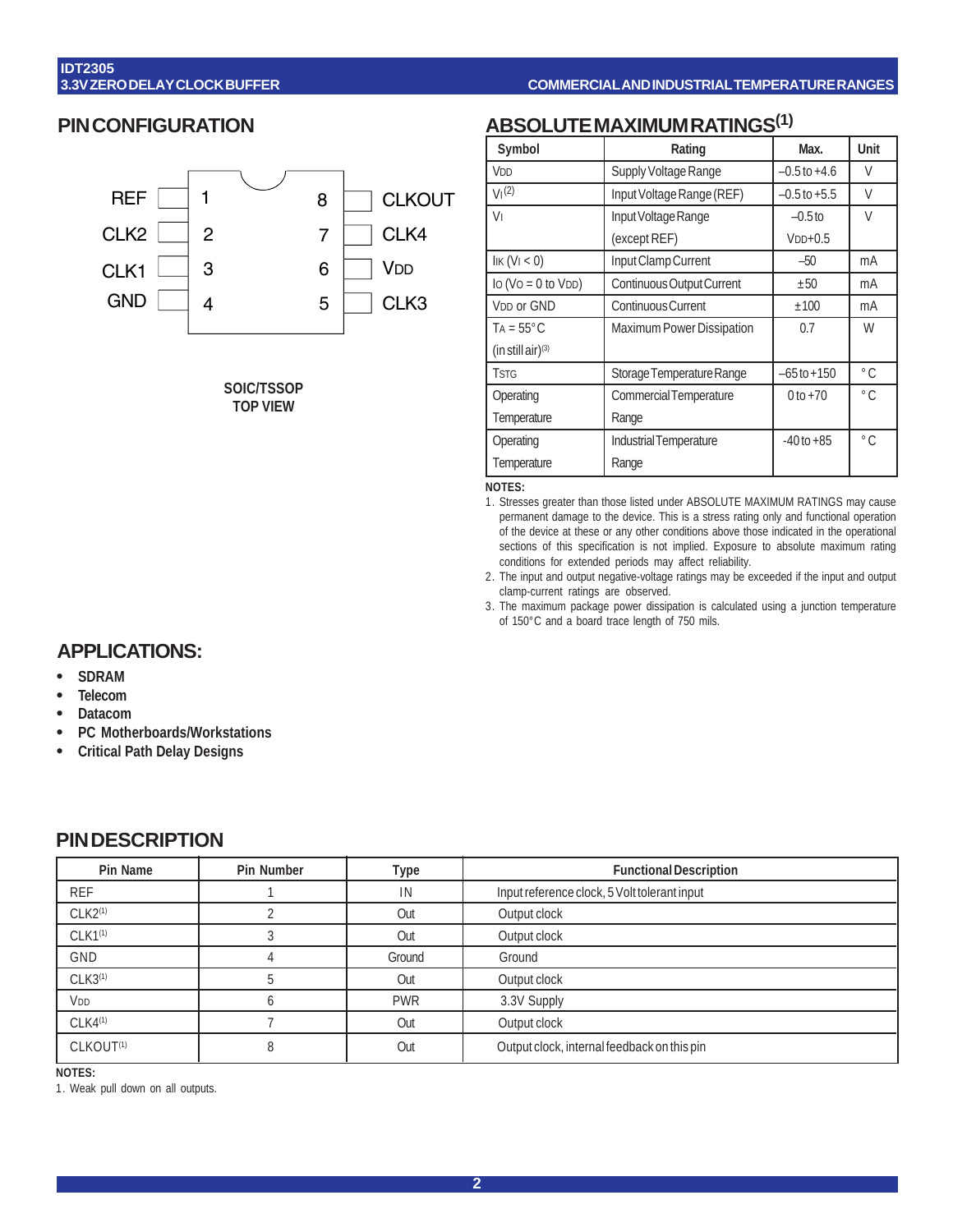## **OPERATING CONDITIONS - COMMERCIAL**

| Symbol          | Parameter                                   | Min. | Max. | Unit    |
|-----------------|---------------------------------------------|------|------|---------|
| V <sub>DD</sub> | Supply Voltage                              |      | 3.6  |         |
| TA              | Operating Temperature (Ambient Temperature) |      | 70   | $\circ$ |
| СL              | Load Capacitance < 100MHz                   |      | 30   | DI      |
|                 | Load Capacitance 100MHz - 133MHz            |      |      |         |
| Cin             | Input Capacitance                           |      |      | рı      |

### **DC ELECTRICAL CHARACTERISTICS - COMMERCIAL**

| Symbol        | Parameter                | <b>Conditions</b>            |                     | Min. | Max. | Unit |
|---------------|--------------------------|------------------------------|---------------------|------|------|------|
| VIL           | Input LOW Voltage Level  |                              |                     |      | 0.8  | V    |
| <b>VIH</b>    | Input HIGH Voltage Level |                              |                     | 2    |      | V    |
| IIL           | Input LOW Current        | $V_{IN} = 0V$                |                     |      | 50   | μA   |
| IІн           | Input HIGH Current       | $VIN = VDD$                  |                     |      | 100  | μA   |
| VOL           | Output LOW Voltage       | Standard Drive               | $IOL = 8mA$         |      | 0.4  | V    |
|               |                          | <b>High Drive</b>            | $IOL = 12mA (-1H)$  |      |      |      |
| <b>VOH</b>    | Output HIGH Voltage      | <b>Standard Drive</b>        | $IOH = -8mA$        | 2.4  |      | V    |
|               |                          | <b>High Drive</b>            | $IOH = -12mA (-1H)$ |      |      |      |
| <b>IDD PD</b> | Power Down Current       | $REF = 0MHz$                 |                     |      | 12   | μA   |
| IDD           | Supply Current           | Unloaded Outputs at 66.66MHz |                     |      | 32   | mA   |

# SWITCHING CHARACTERISTICS (2305-1) - COMMERCIAL<sup>(1,2)</sup>

| Symbol       | Parameter                                                                      | <b>Conditions</b>                                     | Min. | Typ.     | Max. | Unit       |
|--------------|--------------------------------------------------------------------------------|-------------------------------------------------------|------|----------|------|------------|
| ħ            | Output Frequency                                                               | 10pF Load                                             | 10   | –        | 133  | <b>MHz</b> |
|              |                                                                                | 30pF Load                                             | 10   | _        | 100  |            |
|              | Duty Cycle = $t_2 \div t_1$                                                    | Measured at 1.4V, Four = 66.66MHz                     | 40   | 50       | 60   | %          |
| t3           | <b>Rise Time</b>                                                               | Measured between 0.8V and 2V                          |      |          | 2.5  | ns         |
| t4           | <b>FallTime</b>                                                                | Measured between 0.8V and 2V                          |      |          | 2.5  | ns         |
| $\sqrt{5}$   | Output to Output Skew                                                          | All outputs equally loaded                            |      | –        | 250  | ps         |
| t6           | Delay, REF Rising Edge to CLKOUT Rising Edge<br>Measured at V <sub>DD</sub> /2 |                                                       |      | $\theta$ | ±350 | ps         |
| $\mathsf{t}$ | Device-to-Device Skew<br>Measured at VDD/2 on the CLKOUT pins of devices       |                                                       |      | $\theta$ | 700  | ps         |
| t            | Cycle-to-Cycle Jitter, pk - pk                                                 | Measured at 66.66MHz, loaded outputs                  |      |          | 200  | ps         |
| <b>tLOCK</b> | <b>PLL Lock Time</b>                                                           | Stable power supply, valid clock presented on REF pin |      |          |      | ms         |

**NOTES:**

1. REF Input has a threshold voltage of VDD/2.

2. All parameters specified with loaded outputs.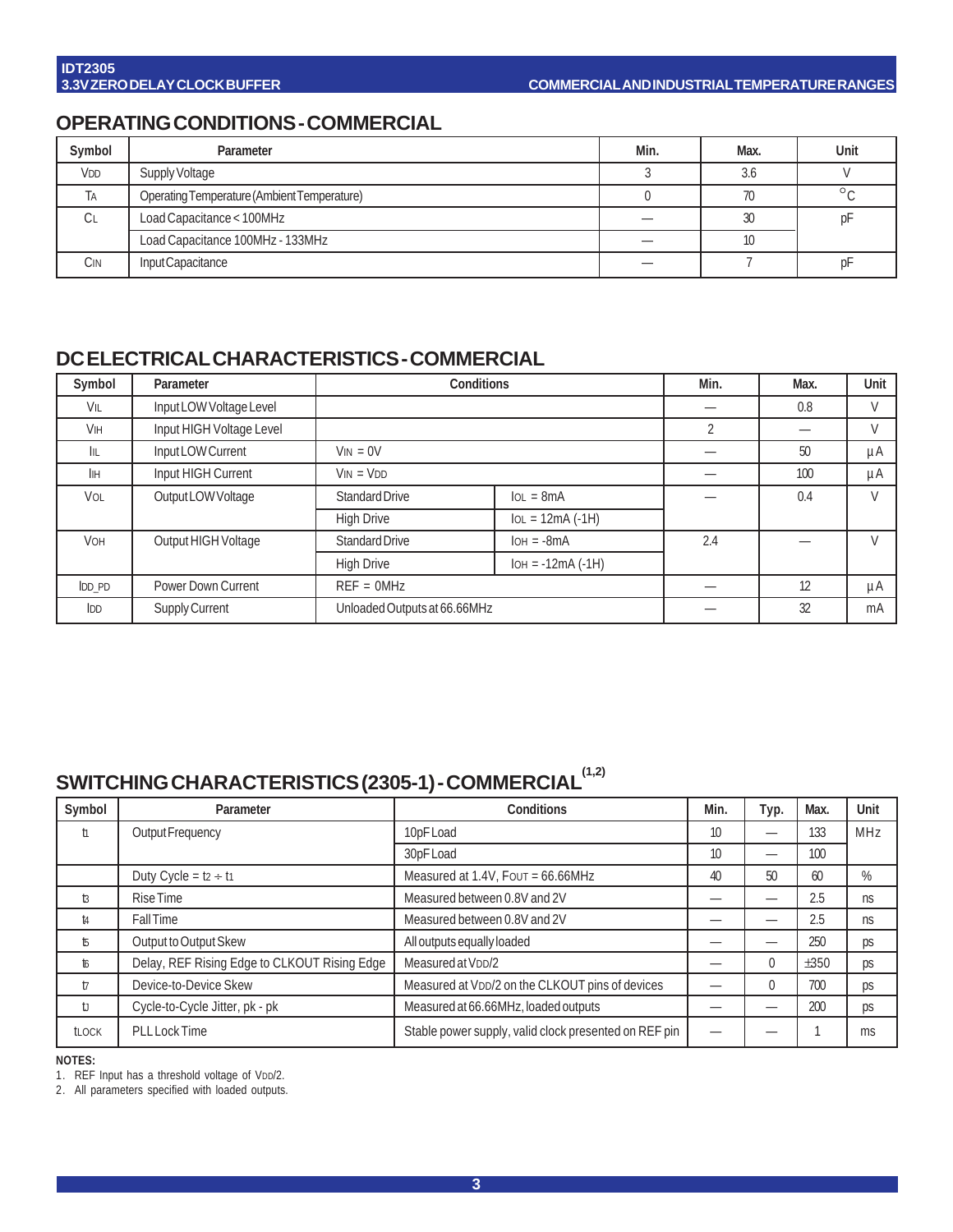# SWITCHING CHARACTERISTICS (2305-1H) - COMMERCIAL<sup>(1,2)</sup>

| Symbol         | Parameter                                    | <b>Conditions</b>                                     | Min. | Typ.                     | Max. | Unit |
|----------------|----------------------------------------------|-------------------------------------------------------|------|--------------------------|------|------|
| ħ              | Output Frequency                             | 10pF Load                                             | 10   | $\overline{\phantom{0}}$ | 133  | MHz  |
|                |                                              | 30pF Load                                             | 10   | $\overline{\phantom{0}}$ | 100  |      |
|                | Duty Cycle = $t_2 \div t_1$                  | Measured at 1.4V, Four = 66.66MHz                     | 40   | 50                       | 60   | %    |
|                | Duty Cycle = $t_2 \div t_1$                  | Measured at 1.4V, Four <50MHz                         | 45   | 50                       | 55   | %    |
| $\mathfrak{g}$ | Rise Time                                    | Measured between 0.8V and 2V                          |      | –                        | 1.5  | ns   |
| t4             | <b>Fall Time</b>                             | Measured between 0.8V and 2V                          |      |                          | 1.5  | ns   |
| <b>b</b>       | Output to Output Skew                        | All outputs equally loaded                            |      |                          | 250  | ps   |
| t6             | Delay, REF Rising Edge to CLKOUT Rising Edge | Measured at V <sub>DD</sub> /2                        |      | $\theta$                 | ±350 | ps   |
| t              | Device-to-Device Skew                        | Measured at VDD/2 on the CLKOUT pins of devices       |      | $\theta$                 | 700  | ps   |
| <b>B</b>       | Output Slew Rate                             | Measured between 0.8V and 2V using Test Circuit #2    |      | –                        | —    | V/ns |
| t              | Cycle-to-Cycle Jitter, pk - pk               | Measured at 66.66MHz, loaded outputs                  |      |                          | 200  | ps   |
| <b>TLOCK</b>   | <b>PLL Lock Time</b>                         | Stable power supply, valid clock presented on REF pin |      |                          |      | ms   |

**NOTES:**

1. REF Input has a threshold voltage of VDD/2.

2. All parameters specified with loaded outputs.

## **OPERATING CONDITIONS - INDUSTRIAL**

| Symbol          | Parameter                                   | Min.  | Max.            | Unit    |
|-----------------|---------------------------------------------|-------|-----------------|---------|
| V <sub>DD</sub> | Supply Voltage                              |       | 3.6             |         |
| Tа              | Operating Temperature (Ambient Temperature) | $-40$ | $+85$           | $\circ$ |
| Cг              | Load Capacitance < 100MHz                   |       | 30              | рF      |
|                 | Load Capacitance 100MHz - 133MHz            |       | 10 <sup>°</sup> |         |
| CIN             | Input Capacitance                           |       |                 | рF      |

### **DC ELECTRICAL CHARACTERISTICS - INDUSTRIAL**

| Symbol                | Parameter                | <b>Conditions</b>            |                     | Min.           | Max. | Unit   |
|-----------------------|--------------------------|------------------------------|---------------------|----------------|------|--------|
| VIL                   | Input LOW Voltage Level  |                              |                     |                | 0.8  | V      |
| <b>V<sub>IH</sub></b> | Input HIGH Voltage Level |                              |                     | $\overline{2}$ |      | V      |
| IIL                   | Input LOW Current        | $V_{IN} = 0V$                |                     |                | 50   | μA     |
| İІН                   | Input HIGH Current       | $VIN = VDD$                  |                     |                | 100  | μA     |
| VOL                   | Output LOW Voltage       | <b>Standard Drive</b>        | $IOL = 8mA$         |                | 0.4  | $\vee$ |
|                       |                          | <b>High Drive</b>            | $IOL = 12mA (-1H)$  |                |      |        |
| <b>VOH</b>            | Output HIGH Voltage      | <b>Standard Drive</b>        | $IOH = -8mA$        | 2.4            |      | $\vee$ |
|                       |                          | <b>High Drive</b>            | $IOH = -12mA (-1H)$ |                |      |        |
| <b>IDD PD</b>         | Power Down Current       | $REF = OMHz$                 |                     |                | 25   | μA     |
| IDD                   | Supply Current           | Unloaded Outputs at 66.66MHz |                     |                | 35   | mA     |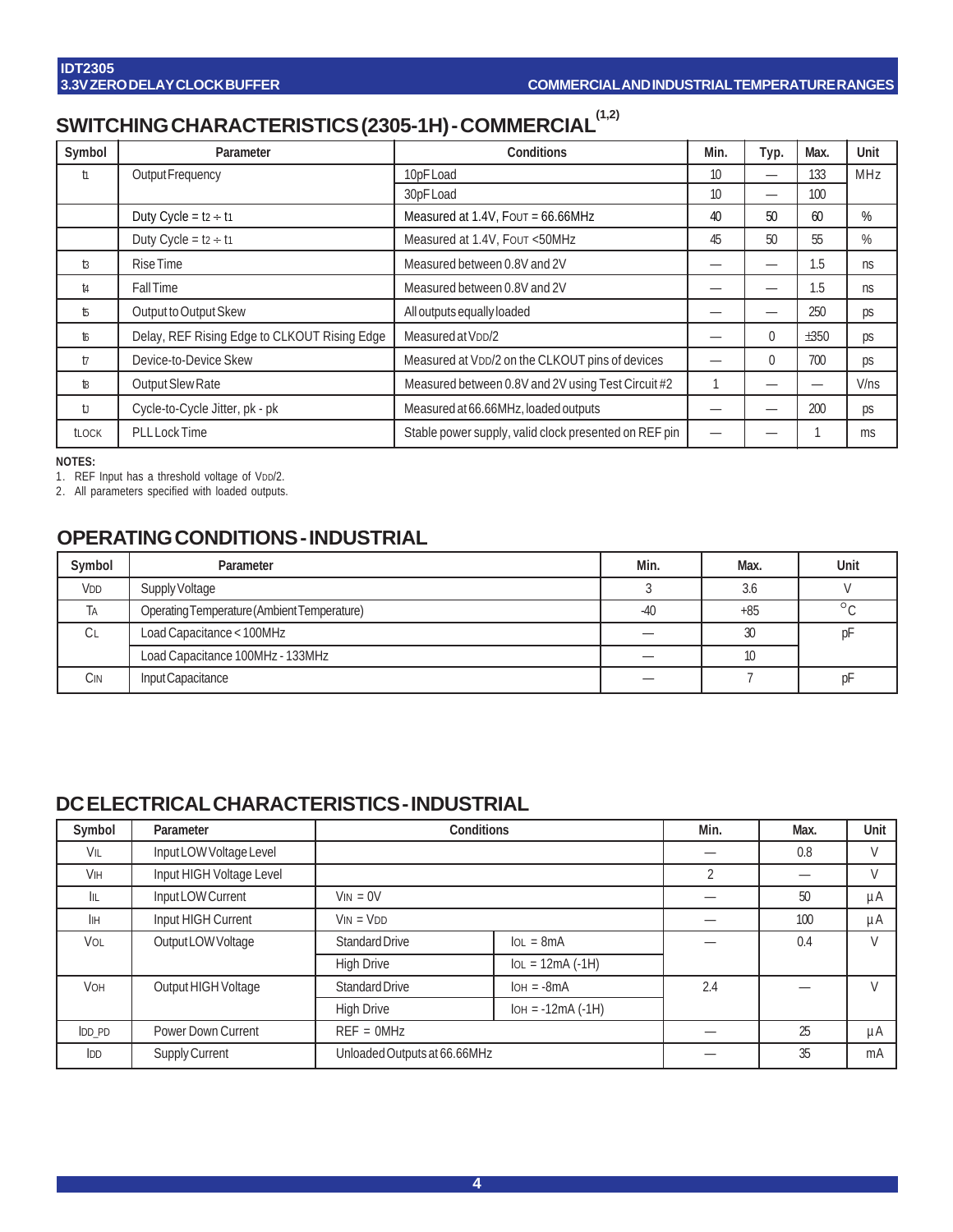# **SWITCHING CHARACTERISTICS (2305-1) - INDUSTRIAL (1,2)**

| Symbol       | Parameter                                                                      | Conditions                                            | Min. | Typ.     | Max. | Unit |
|--------------|--------------------------------------------------------------------------------|-------------------------------------------------------|------|----------|------|------|
| ħ            | Output Frequency                                                               | 10pF Load                                             | 10   | _        | 133  | MHz  |
|              |                                                                                | 30pF Load                                             | 10   | _        | 100  |      |
|              | Duty Cycle = $t_2 \div t_1$                                                    | Measured at 1.4V, Four = 66.66MHz                     | 40   | 50       | 60   | %    |
| $t_3$        | Rise Time                                                                      | Measured between 0.8V and 2V                          |      |          | 2.5  | ns   |
| t4           | <b>Fall Time</b>                                                               | Measured between 0.8V and 2V                          |      |          | 2.5  | ns   |
| t5           | Output to Output Skew                                                          | All outputs equally loaded                            |      |          | 250  | ps   |
| t6           | Delay, REF Rising Edge to CLKOUT Rising Edge<br>Measured at V <sub>DD</sub> /2 |                                                       |      | $\Omega$ | ±350 | ps   |
| $\mathsf{t}$ | Device-to-Device Skew                                                          | Measured at VDD/2 on the CLKOUT pins of devices       |      | $\theta$ | 700  | ps   |
| U            | Cycle-to-Cycle Jitter, pk - pk                                                 | Measured at 66.66MHz, loaded outputs                  |      |          | 200  | ps   |
| <b>tLOCK</b> | <b>PLL Lock Time</b>                                                           | Stable power supply, valid clock presented on REF pin |      |          |      | ms   |

**NOTES:**

1. REF Input has a threshold voltage of VDD/2.

2. All parameters specified with loaded outputs.

# SWITCHING CHARACTERISTICS (2305-1H) - INDUSTRIAL<sup>(1,2)</sup>

| Symbol         | Parameter                                    | <b>Conditions</b>                                     | Min. | Typ.                     | Max. | Unit |
|----------------|----------------------------------------------|-------------------------------------------------------|------|--------------------------|------|------|
| ħ              | Output Frequency                             | 10pF Load                                             | 10   | $\overline{\phantom{0}}$ | 133  | MHz  |
|                |                                              | 30pF Load                                             | 10   | $\overline{\phantom{0}}$ | 100  |      |
|                | Duty Cycle = $t_2 \div t_1$                  | Measured at 1.4V, Four = 66.66MHz                     | 40   | 50                       | 60   | %    |
|                | Duty Cycle = $tz \div t1$                    | Measured at 1.4V, Four <50MHz                         | 45   | 50                       | 55   | %    |
| t <sub>3</sub> | <b>Rise Time</b>                             | Measured between 0.8V and 2V                          |      | —                        | 1.5  | ns   |
| t4             | <b>Fall Time</b>                             | Measured between 0.8V and 2V                          |      | —                        | 1.5  | ns   |
| f,             | Output to Output Skew                        | All outputs equally loaded                            |      |                          | 250  | ps   |
| t6             | Delay, REF Rising Edge to CLKOUT Rising Edge | Measured at V <sub>DD</sub> /2                        |      | $\Omega$                 | ±350 | ps   |
| $\mathsf{t}$   | Device-to-Device Skew                        | Measured at VDD/2 on the CLKOUT pins of devices       |      | $\theta$                 | 700  | ps   |
| t8             | Output Slew Rate                             | Measured between 0.8V and 2V using Test Circuit #2    |      |                          |      | V/ns |
| t              | Cycle-to-Cycle Jitter, pk - pk               | Measured at 66.66MHz, loaded outputs                  |      | –                        | 200  | ps   |
| <b>TLOCK</b>   | <b>PLL Lock Time</b>                         | Stable power supply, valid clock presented on REF pin |      |                          |      | ms   |

**NOTES:**

1. REF Input has a threshold voltage of VDD/2.

2. All parameters specified with loaded outputs.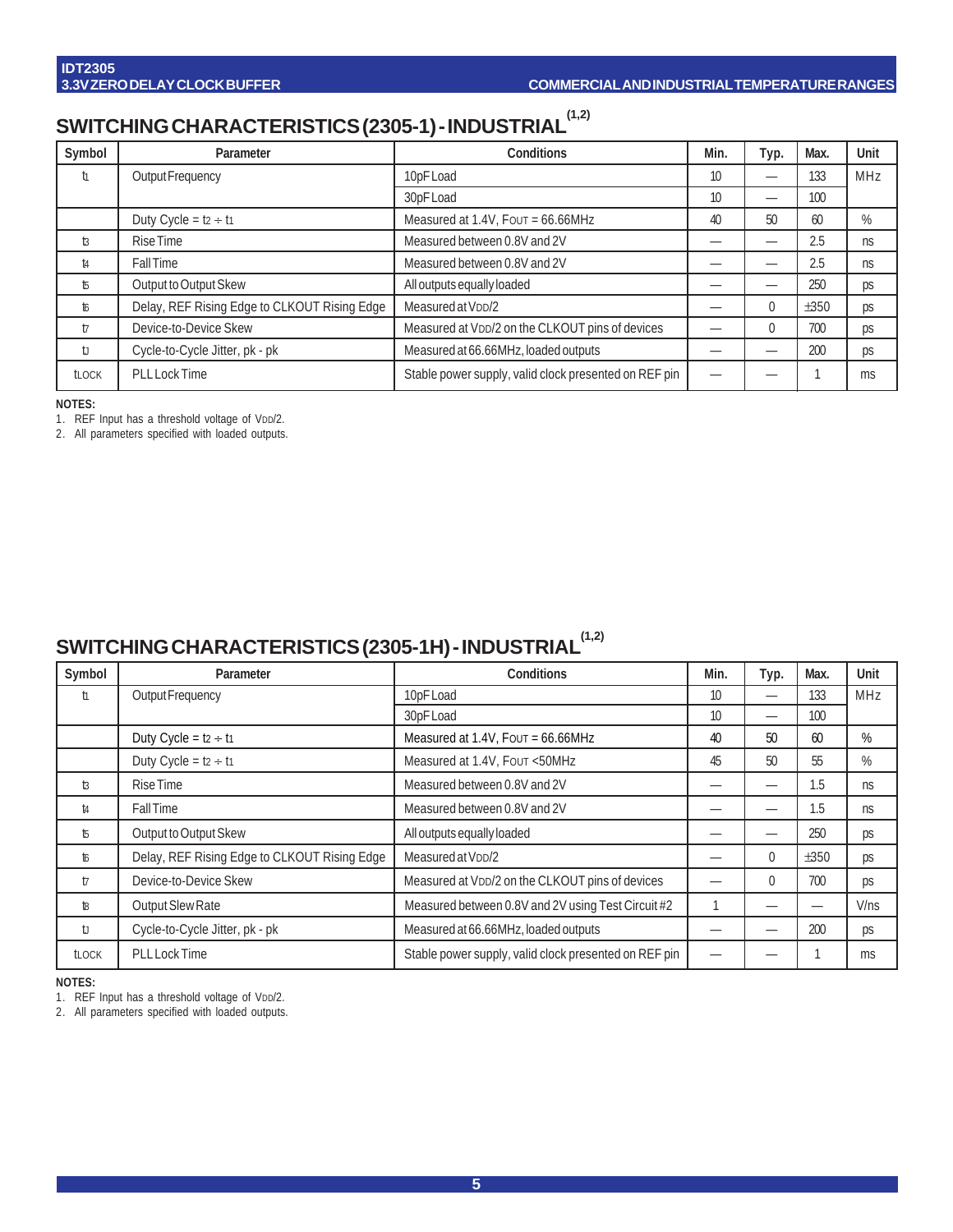#### **ZERO DELAY AND SKEW CONTROL**

All outputs should be uniformly loaded in order to achieve Zero I/O Delay. Since the CLKOUT pin is the internal feedback for the PLL, its relative loading can affect and adjust the input/output delay. The Output Load Difference diagram illustrates the PLL's relative loading with respect to the other outputs that can adjust the Input-Output (I/O) Delay.

For designs utilizing zero I/O Delay, all outputs including CLKOUT must be equally loaded. Even if the output is not used, it must have a capacitive load equal to that on the other outputs in order to obtain true zero I/O Delay. If I/O Delay adjustments are needed, use the Output Load Difference diagram to calculate loading differences between the CLKOUT pin and other outputs. For zero output-to-output skew, all outputs must be loaded equally.

# 1500 1000 REF to CLKA/CLKB Delay (ps) **REF to CLKA/CLKB Delay (ps)** 500 0 -30 -25 -20 -15 -10 -5 0 <u>-5</u> 10 15 20 25 30 -500 -1000 -1500

#### **REF TO CLKA/CLKB RELAY vs. OUTPUT LOAD DIFFERENCE BETWEEN CLKOUT PIN AND CLKA/CLKB PINS**

**OUTPUT LOAD DIFFERENCE BETWEEN CLKOUT PIN AND CLKA/CLKB PINS (pF)**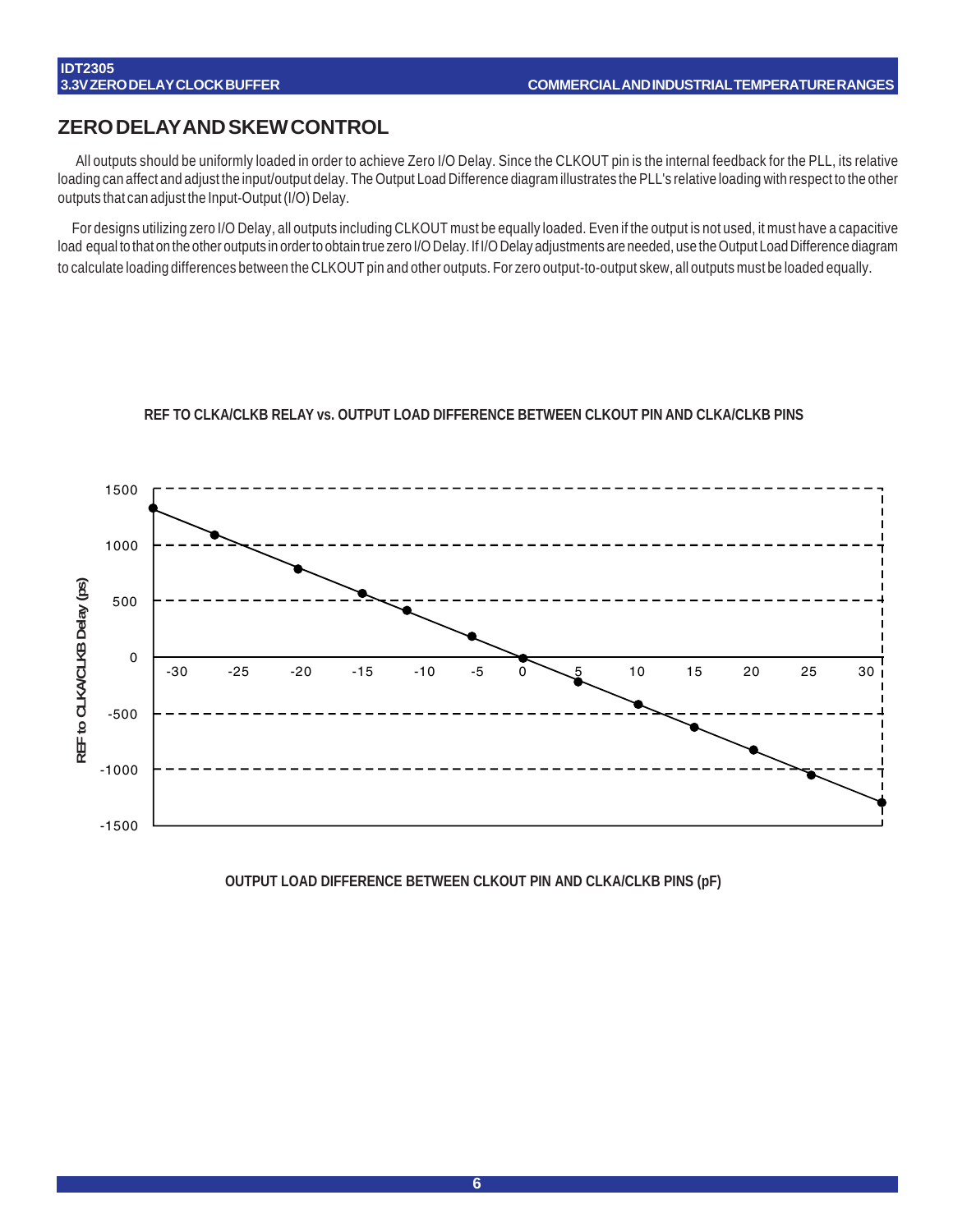#### **SWITCHING WAVEFORMS**









*All Outputs Rise/Fall Time Input to Output Propagation Delay*





### **TEST CIRCUITS**



*Test Circuit 1 (all Parameters Except t8) Test Circuit 2 (t8, Output Slew Rate On -1H Devices)*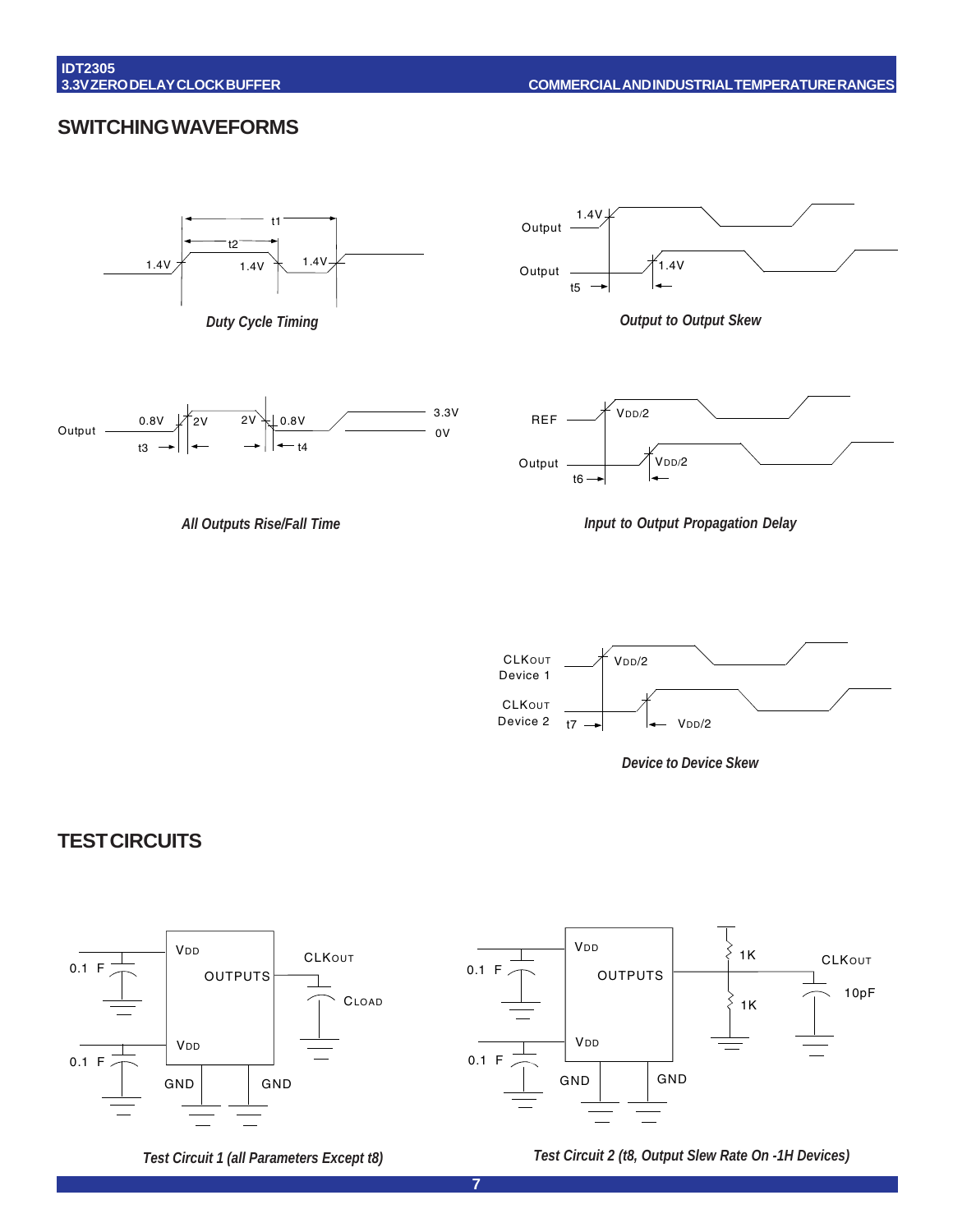#### **TYPICAL DUTY CYCLE(1) AND IDD TRENDS(2) FOR IDT2305-1**



#### **NOTES:**

- 1. Duty Cycle is taken from typical chip measured at 1.4V.
- 2. Ibp data is calculated from Ipp = Icore + nCVf, where Icore is the unloaded current. (n = Number of outputs; C = Capacitance load per output (F); V = Supply Voltage (V); f = Frequency (Hz))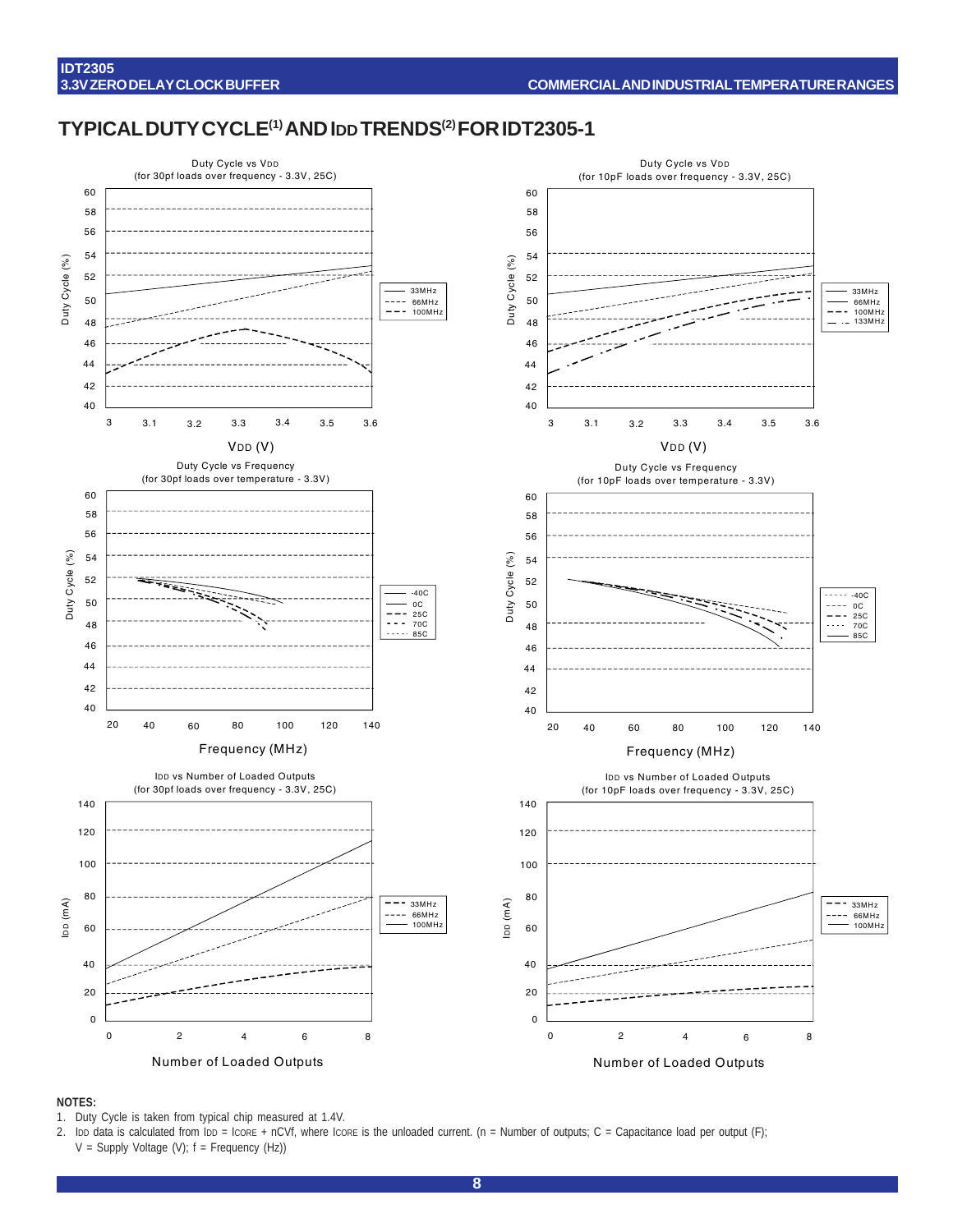#### **TYPICAL DUTY CYCLE(1) AND IDD TRENDS(2) FOR IDT2305-1H**



#### **NOTES:**

1. Duty Cycle is taken from typical chip measured at 1.4V.

2. Ibp data is calculated from IDD = ICORE + nCVf, where ICORE is the unloaded current. (n = Number of outputs; C = Capacitance load per output (F); V = Supply Voltage (V); f = Frequency (Hz))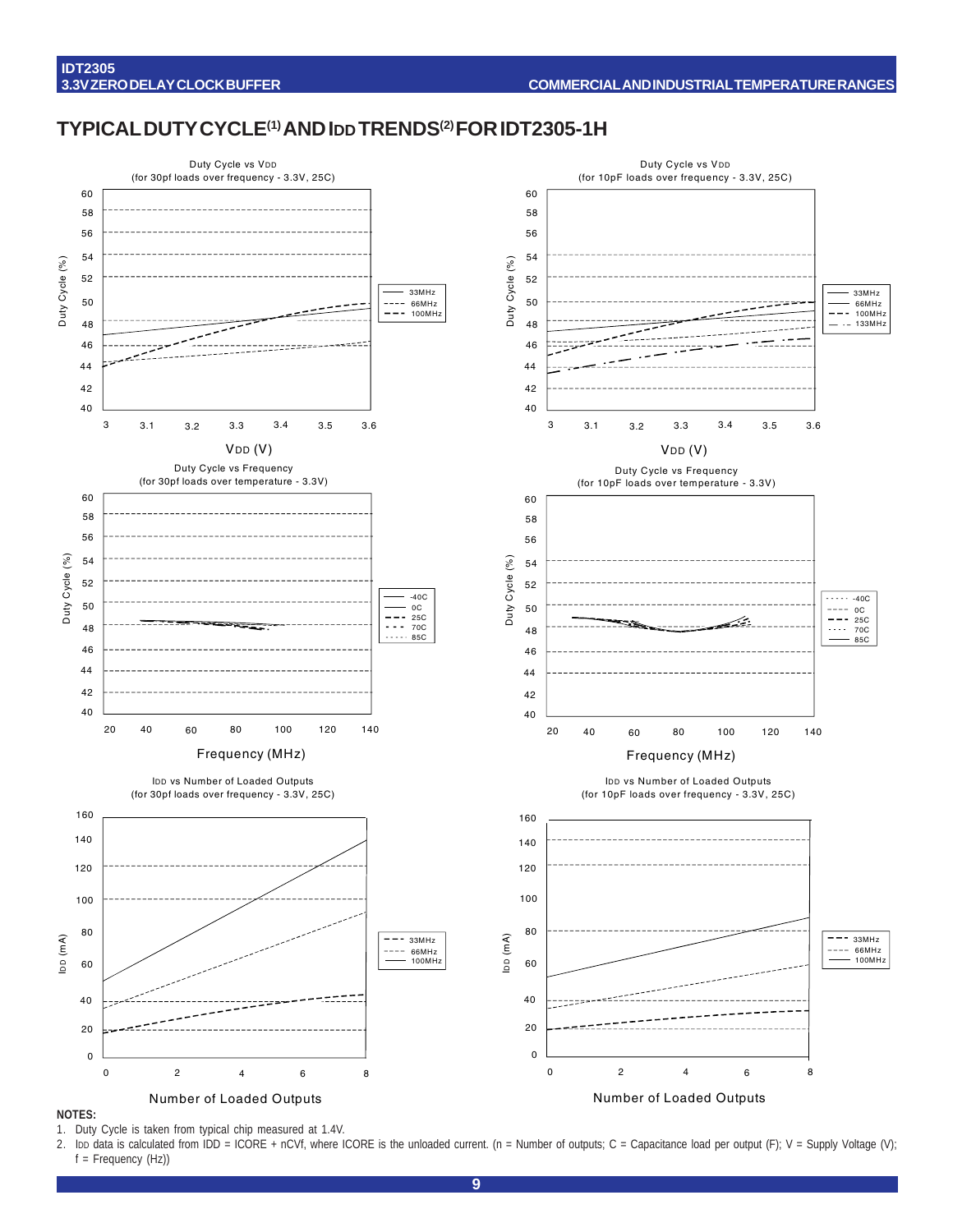## **PACKAGE OUTLINE AND PACKAGE DIMENSIONS - SOIC**





#### 150 mil (Narrow Body) SOIC

| <b>SYMBOL</b> | In Inches $(1)$<br>In Millimeters<br><b>COMMON DIMENSIONS</b><br><b>COMMON DIMENSIONS</b> |                       |                       |             |  |
|---------------|-------------------------------------------------------------------------------------------|-----------------------|-----------------------|-------------|--|
|               | <b>MIN</b>                                                                                | <b>MAX</b>            | <b>MIN</b>            | <b>MAX</b>  |  |
| A             | 1.35                                                                                      | 1.75                  | .0532                 | .0688       |  |
| A1            | 0.10                                                                                      | 0.25                  | .0040                 | .0098       |  |
| В             | 0.33                                                                                      | 0.51                  | .0130                 | .0200       |  |
| С             | 0.19                                                                                      | 0.25                  | .0075                 | .0098       |  |
| D             | <b>SEE VARIATIONS</b>                                                                     |                       | <b>SEE VARIATIONS</b> |             |  |
| E             | 3.80                                                                                      | 4.00                  | .1497                 | .1574       |  |
| e             | 1.27 BASIC                                                                                |                       |                       | 0.050 BASIC |  |
| H             | 5.80                                                                                      | 6.20                  | .2284                 | .2440       |  |
| h             | 0.25                                                                                      | 0.50                  | .010                  | .020        |  |
| L             | 0.40                                                                                      | 1.27                  | .016<br>.050          |             |  |
| N             |                                                                                           | <b>SEE VARIATIONS</b> | <b>SEE VARIATIONS</b> |             |  |
|               | 0°                                                                                        | $8^\circ$             | $0^{\circ}$           | $8^\circ$   |  |

#### VARIATIONS

| N  |            | $D$ (mm)   |            | D (inch) $(1)$ |
|----|------------|------------|------------|----------------|
|    | <b>MIN</b> | <b>MAX</b> | <b>MIN</b> | <b>MAX</b>     |
| 8  | 4.80       | 5.00       | .1890      | .1968          |
| Γ4 | 8.55       | 8.75       | .3367      | .3444          |
| 16 | 9.80       | 10.00      | .3859      | .3937          |

**NOTE:** 1. For reference only. Controlling dimensions are in mm.

**NOTE:** 1. For reference only. Controlling dimensions are in mm.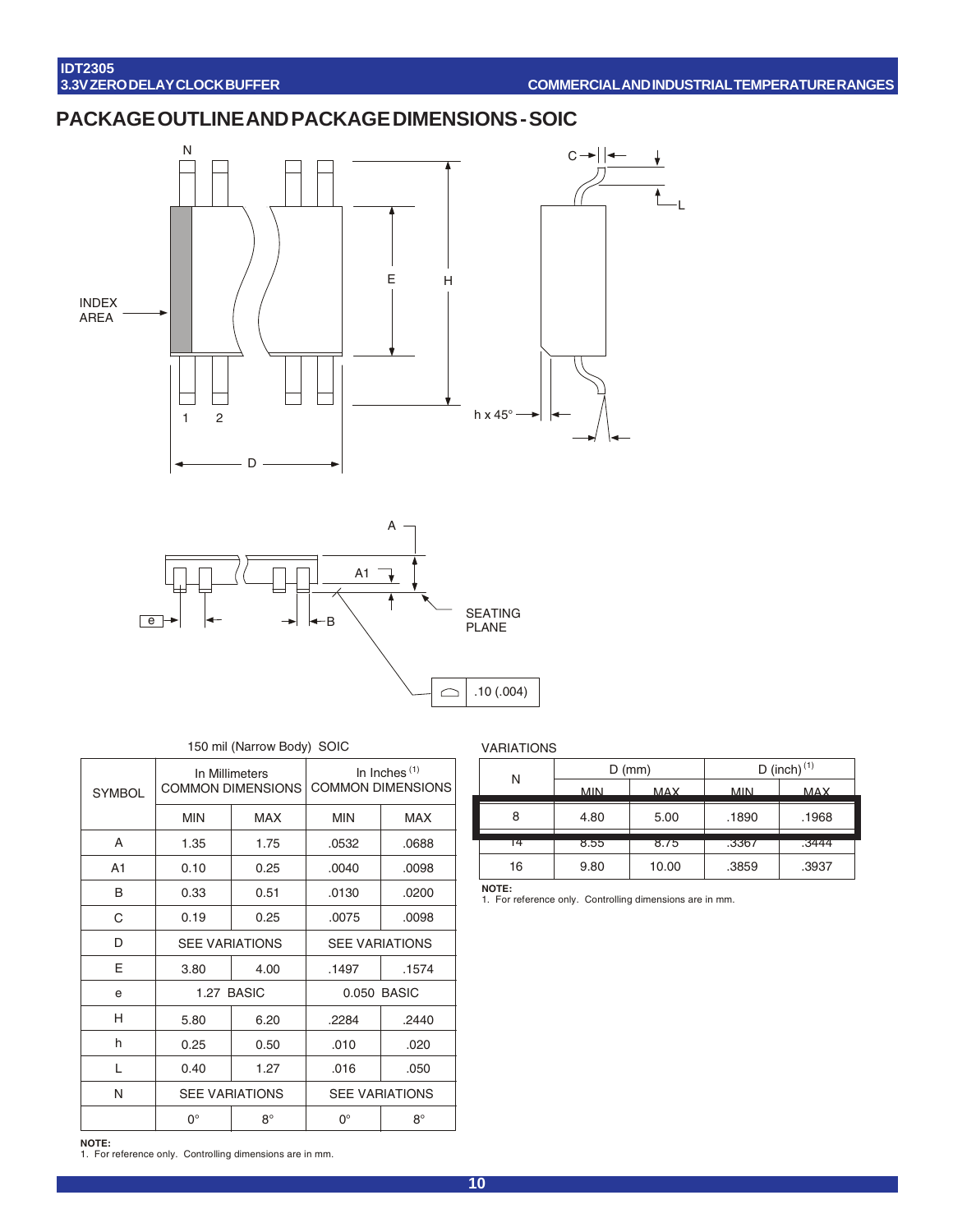## **PACKAGE OUTLINE AND PACKAGE DIMENSIONS - TSSOP**



|        | <b>Millimeters</b> |      | Inches       |       |
|--------|--------------------|------|--------------|-------|
| Symbol | Min                | Max  | Min          | Max   |
| Α      |                    | 1.20 |              | 0.047 |
| A1     | 0.05               | 0.15 | 0.002        | 0.006 |
| A2     | 0.80               | 1.05 | 0.032        | 0.041 |
| b      | 0.19               | 0.30 | 0.007        | 0.012 |
| С      | 0.09               | 0.20 | 0.0035       | 0.008 |
| D      | 2.90               | 3.10 | 0.114        | 0.122 |
| E      | 6.40 BASIC         |      | 0.252 BASIC  |       |
| E1     | 4.30               | 4.50 | 0.169        | 0.177 |
| e      | 0.65 Basic         |      | 0.0256 Basic |       |
| L      | 0.45               | 0.75 | 0.018        | 0.030 |
| α      | 0°                 | 8°   | 0°           | 8°    |
| ааа    |                    | 0.10 |              | 0.004 |